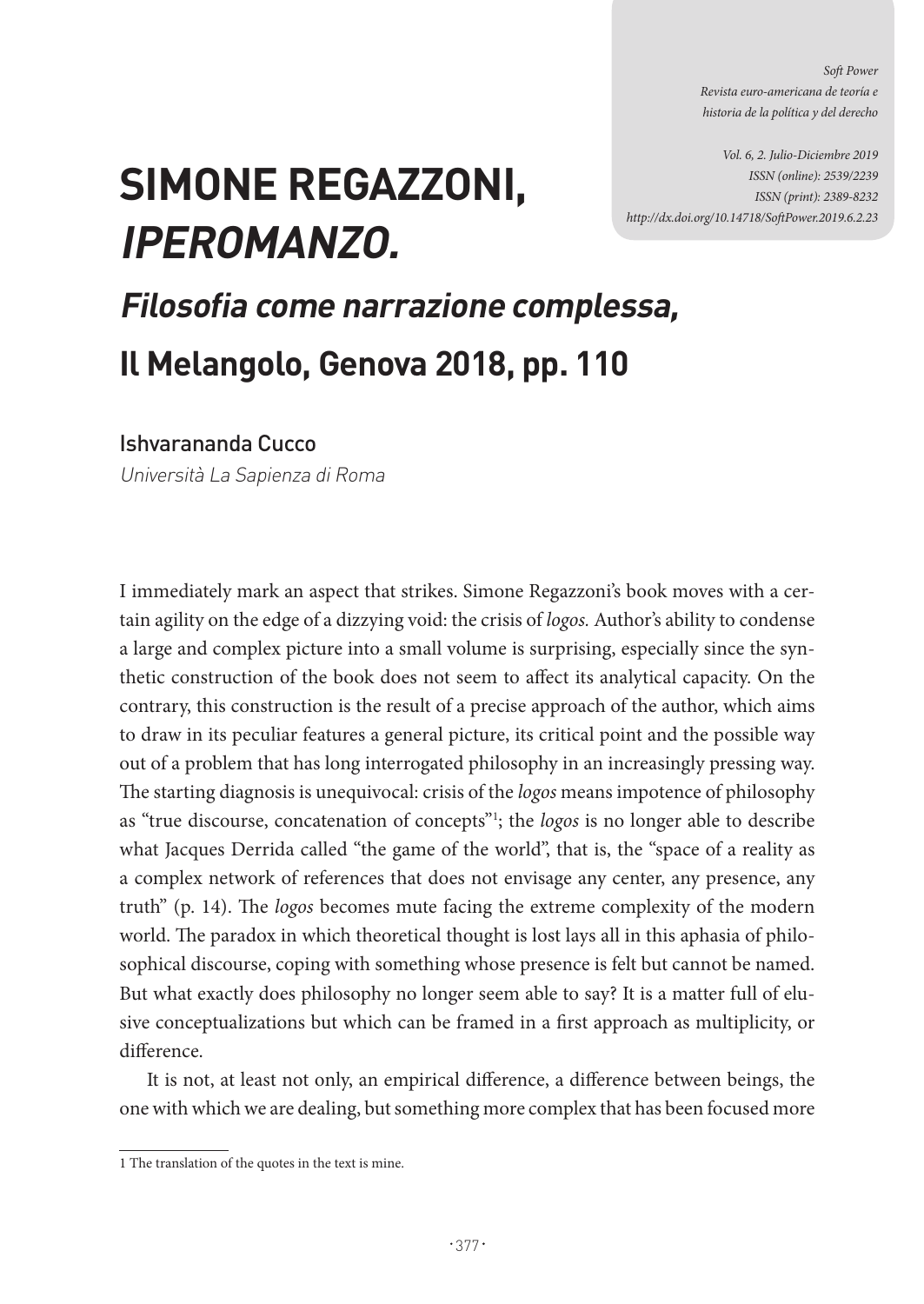and more clearly by the keen gaze of some philosophers. Starting with Nietzsche, who by erasing the "real world" has also brought down the second pole of dualism: the world of fiction, of unreality; thus, opening to multiplicity, difference, and to a becoming resistant to conceptualization (p. 31). That becomes even clearer with Derrida. He discovers in language something less and something more in relation to its philosophical use, that is, that capability of "crossing, in a peculiar way, a space of meaningless signs, opened by the non-origin of the *differance*" (p. 34). And it is precisely the quasi-concept of *differance* that leads us to the edge of the events of this peculiarity of thought that now we have to recognize and say. Or to try to say. It is a "anything else", an "out of everything", or an "absolutely other" (p. 29) which, although extraneous to the actual, is not outward to the real but is part of it as possible, as virtual. Now, this absolute otherness tends to exceed the formal constructs of rational discourse consolidated in the *logos* of the tradition. Since the world now reveals itself as consisting of dimensions or levels exceeding the conceptual perimeter, it is no longer enough to organize concepts to describe it. The philosopher could be terrified by such a challenge. Shall we, then, have to surrender to the end of philosophy several times predicted during the twentieth century?

Regazzoni's proposal could be summed up as follows: instead of giving up philosophy, it must be strengthened; instead of surrendering to the extinction of the metaphysics of *logos,* one should concentrate the efforts on the space left empty, because it is just there that the "anything else" emerges. This operation, however, does not consist of a passive contemplation, but of "giving *birth* to a new paradigm" (p. 24). This "anything else", we could say, must be brought to the surface.

Given up the idea that philosophy could dominate its own crisis (p. 49), other ways must be practiced to restore its strenght. It is necessary to experiment new forms of writing, capable of exceeding the limits of *logos* (p. 13). Regazzoni suggests to accept the idea of Friedrich Schlegel (p.11), to return to the origin of philosophy as *logos*, to return to the moment when Western thought has deliberately chosen the rational discourse separating it from *mythos*, and from irrational narration, from the *mimesis* of poetic language. The author suggests that is necessary to return to the moment when the *diaphora*, that is the conflicting difference between philosophy and poetry (p. 22), and rational discourse and narrative and novel, was established. The author agrees with Schlegel's thesis that the novel is "*the Platonic dialogue of our time*" (p. 13); indeed Plato had already sensed a certain theoretical potential of narrative writing embracing the dialogic form as the structure of its philosophical discourse; this awareness did not escape to Nietzsche's acumen (p. 55). A particular phenomenon corroborates the idea that the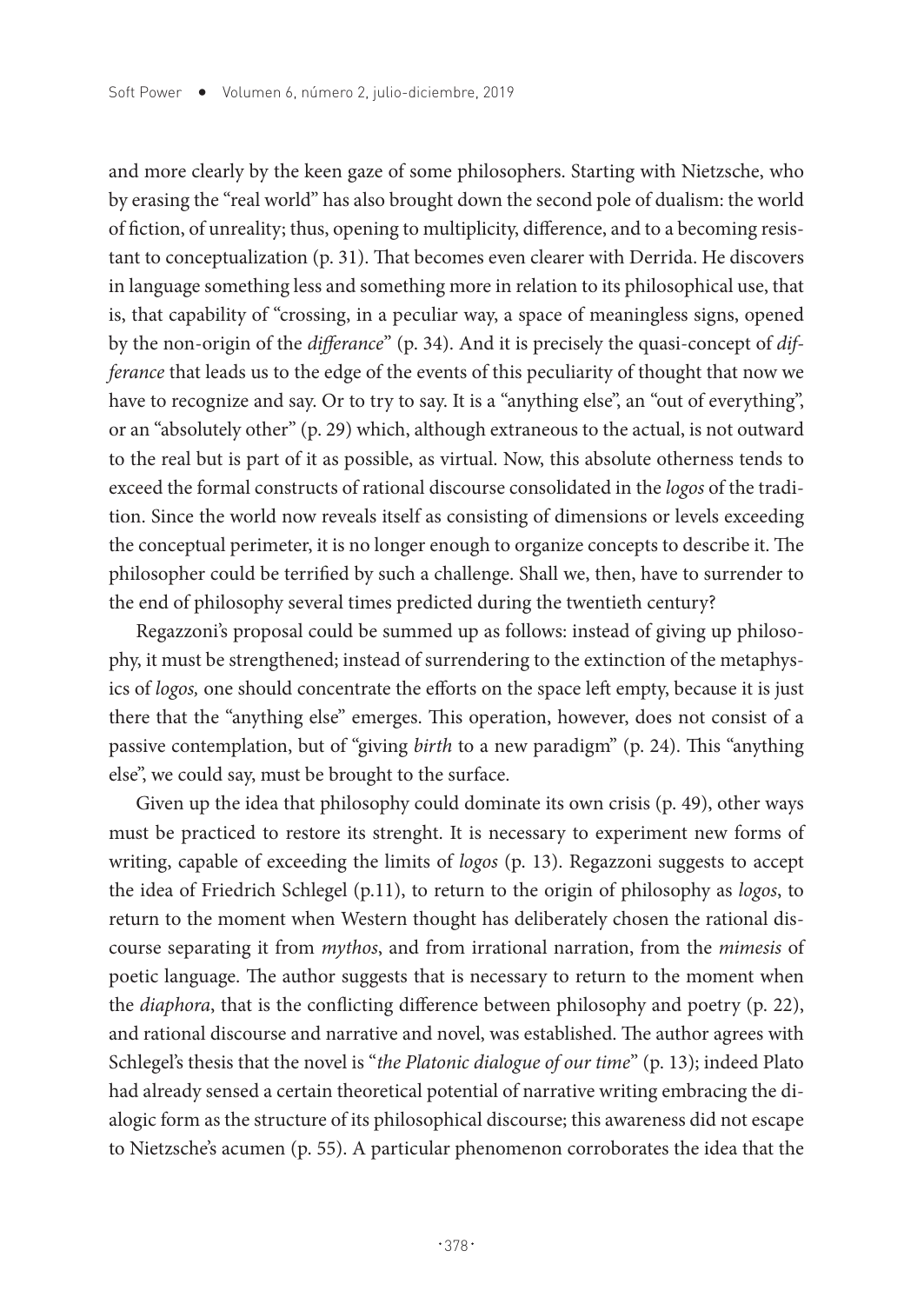novel maintains a secret and deep link with philosophy: "the crisis of philosophy interlaces with the rise of the novel"; such an intimate link, that its developments can even be read as "a *metamorphosis* of philosophy into novel" (pp. 13-14). In that case, it is possible that Plato's discontinuity between philosophy and narration was not the necessary realization of a *telos,* but a deliberate action – although deemed indispensable for a long while in Western thought – carried out on different but non-antithetical language levels which now have to be reconnected.

The most important attempts to capture the unspeakable with writing were not successful, nevertheless they are particularly instructive. Roland Barthes and Jacques Derrida understood the need to entirely draw from the resources of writing, for example with Barthes' idea of an "Absolute Romance" (p. 24), or Derrida's idea of a "Total Diary" (p. 39). Emblematic, however, the fact that both were not able to go beyond intuition, that in both the project of total writing has not seen the light but in a twilight shape, as fragments, drafts, stutters of a language still to be invented. But the check mate of Barthes and Derrida, their inability to pass through the "ghost of literature" (p. 40), was not vain. In fact, it leaves something fundamental to those who want to deal with this task: the desire; the solicitation to face the ghost and pass through it, severing the last ties with the metaphysics of the *logos*. Not only the author does not fear this spectre, instead – and above all – he is not afraid to abandon his master in the crossing, recognizing that deconstruction (as indeed hermeneutic) is a very important but now consumed moment of this passage (p. 28). In this way, Regazzoni proves that he learned from his master the most difficult lesson, grasping his most arcane inheritance, the only one that Derrida really considered such: deconstruction not as a notion but as the practice of writing the *differance*, experienced until its most radical implications. Therefore deconstruction as a "polyphony" (p. 107), as a definitive break with "the I think" and opening to a story made *by* and *of* multiple voices; a story whose most appropriate positioning would be that of the novel, precisely: polyphonic instrument, "machine to produce multiple interpretations" (p. 109).

The novel becomes thus a device capable of exploring the virtual, that, breaking into modernity, has enlarged the real. The virtual is sifted from the novel as "the potential multiplicity of what can be told" (p. 81), but also as manifold of structures of the narrative, where literature becomes "the combinatorial game of telling possibilities" (p. 82). From novel to hyper-novel then.

No surprisingly then, that the most successful - though not yet definitive - experiments of this new paradigm come from literature, not from philosophy. With Italo